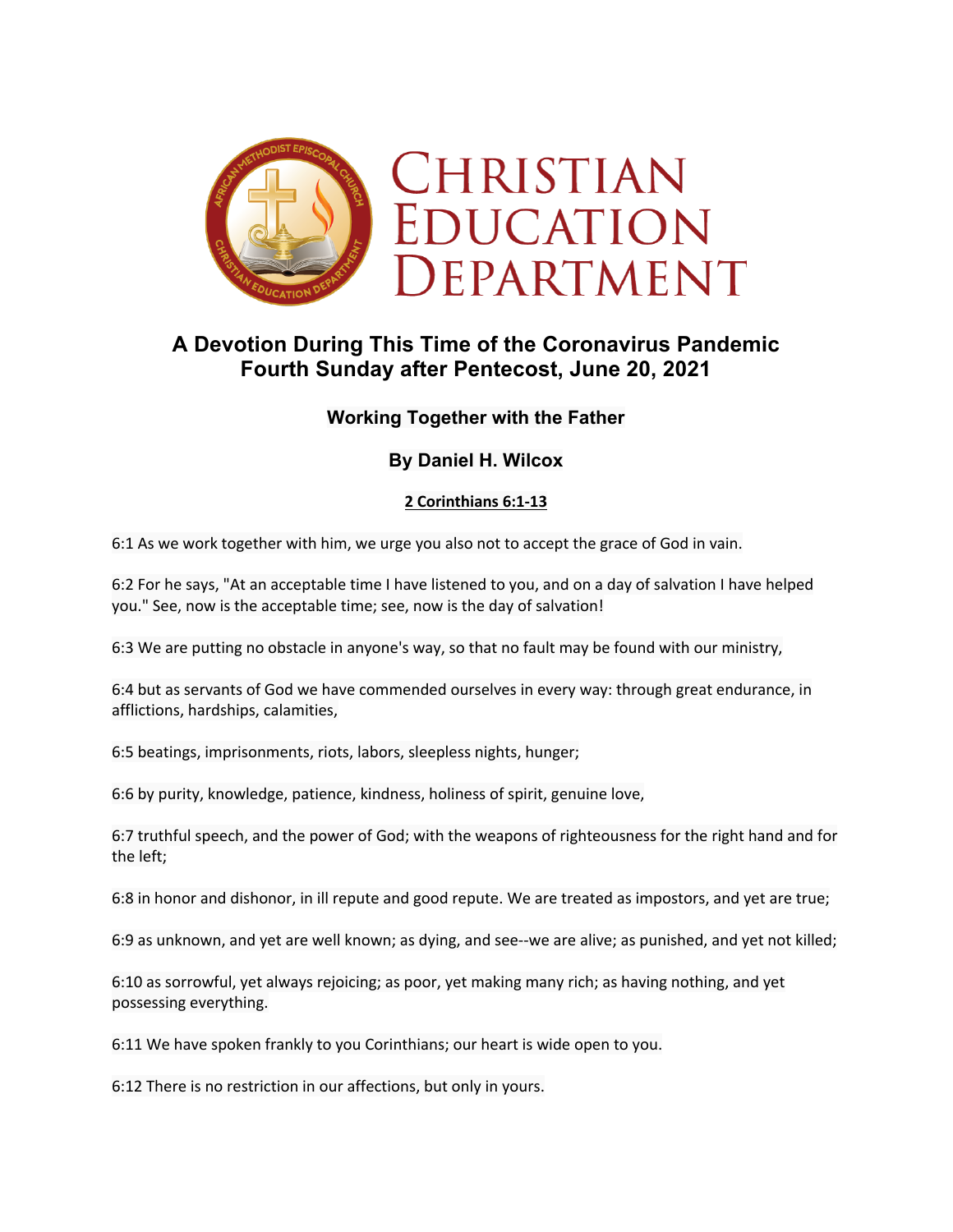6:13 In return--I speak as to children--open wide your hearts also.

In 1996, Wil Smith, a mature enrollee of 27, came to Bowdoin College. He also brought his infant daughter, Olivia. Wil and Olivia survived through Olivia accompanying Wil to his night cleaning job at Staples and his basketball teammates being her baby sitters. On graduation day, showered with a standing ovation, both Wil and Olivia were called as graduates. Together, Wil and Olivia obtained a baccalaureate degree. Wil and Olivia Smith demonstrated a marvelous father-child partnership overcoming great obstacles.

Paul in 2 Corinthians commends an effectual partnership between God and believers in the reconciliation of humanity. Believers when reconciled to God become servants that assist God to affect salvation by being authentic witnesses through ardent endurance. This endurance faces challenges of hardships, afflictions, calamities, and many other impediments. Yet, God gives believers authentic witness to affect salvation through a virtuous life of purity, patience, kindness, holiness, love, truthfulness, and God's awesome power. Believers willingly join God in this noble enterprise to save the world by rescuing humanity from the certain death of sin. Repentant sinners become professing believers as agents of divine mercy and salvation.

Let us, on this Father's Day, continue to serve with God the Father to reconcile humanity to the Kingdom of God and its graceful purpose.

**TALK:** Take a moment to be silent, reflect, and share (write down)—Reflecting on the scripture, share a time/instance when you felt that you have worked with God? How did this experience make you feel or direct you?

**PRAY:** Father God, most of all, we seek to praise and worship you. We know that you are our creator, our redemption, and our first love. Thank you for each breath, for each gift, and for being there for us. Thank you for the wisdom you give and that you truly seek to have a relationship and bond with us. Help us glean and understand what it means to be a good parent from watching how you teach, direct, and love us. We worship you, our father, today and every day. In your name, the name of Jesus, and the name of the Holy Ghost, Amen.

### **ACT:**

1. During the Kingdomtide season, share time working with a mentor or father figure on a reconciliation project. Journal your experience and reflect on your spiritual journey. Do what you can to protect the health of others and yourself by practicing social distancing as much as possible, washing your hands often, wearing face covering to help prevent the spread of COVID-19, and prayerfully considering getting the vaccine when it is available—See: http://www.amechealth.org.

2. See also the activities that accompanies this devotion.

3. See the resources to commemorate the Emanuel 9.